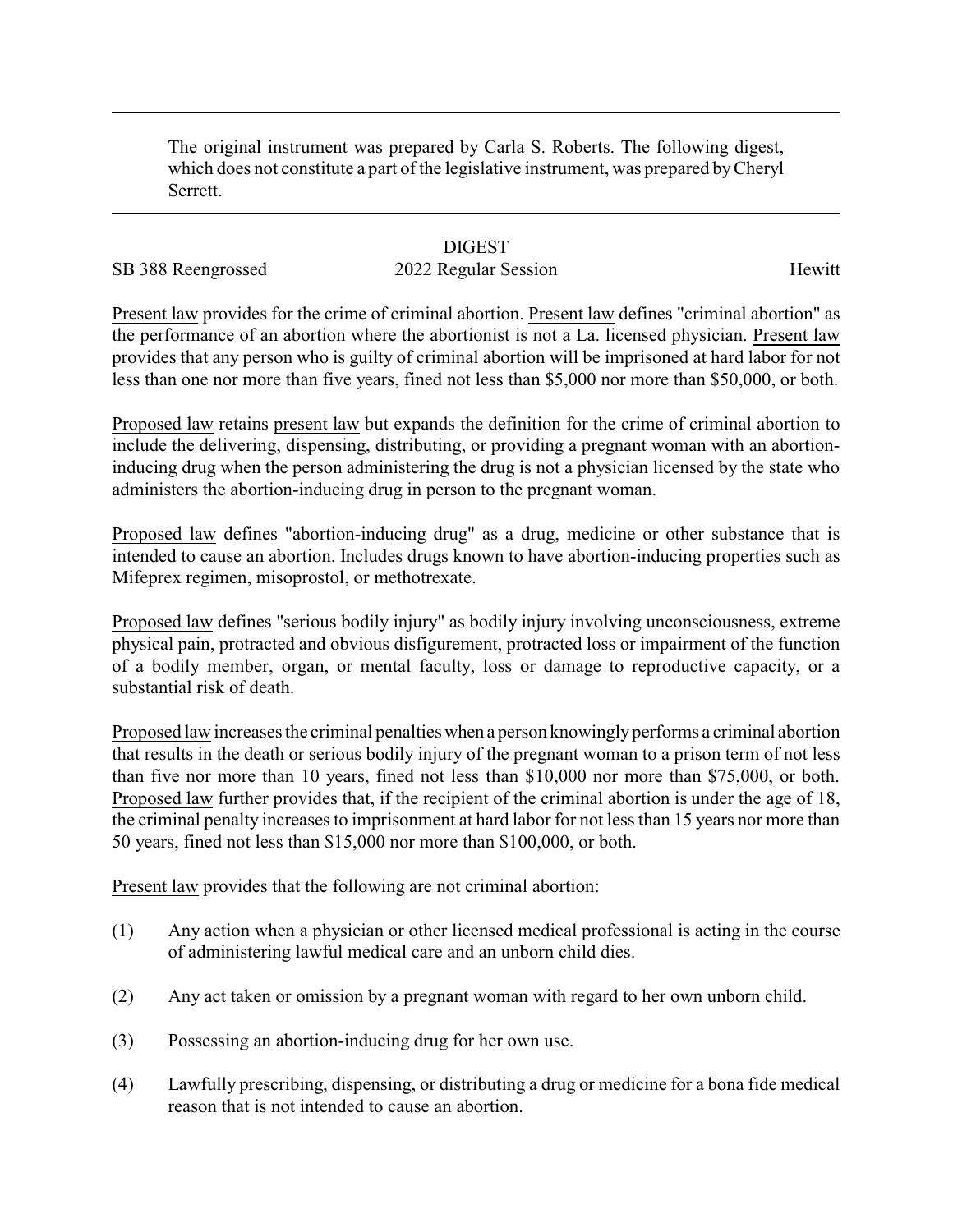Proposed law provides that Item (1) does not require the death of the unborn child and Item (2) requires that the act or omission be lawful.

Proposed law otherwise retains present law.

Proposed law prohibits the sale or distribution of any abortion-inducing drug that may be sold, prescribed, dispensed, distributed, or delivered in Louisiana without a prescription of a duly licensed physician who is physically present with the pregnant woman when the drug is administered.

Proposed law further provides that an abortion-inducing drug cannot include contraceptive drugs or devices, Plan B or the morning-after pill, or other emergency contraception.

Proposed law prohibits the delivery of an abortion-inducing drug to a person in Louisiana by mailorder, courier, or as a result of a sale made via the internet.

Proposed law provides that the Dept. of Health may promulgate rules to allow products that contain an abortion-inducing drug to be distributed for uses other than causing an abortion.

Proposed law further provides that whoever sells or distributes an abortion-inducing drug without a prescription is subject to criminal penalties of not more than \$1,000 or imprisoned for not more than six months, or both, and each instance of a sale or distribution of an abortion-inducing drug is considered a separate offense for purposes of the criminal penalties. Further provides that possessing for personal consumption shall not subject a pregnant women to criminal consequences.

Present law provides that unfair methods of competition and unfair or deceptive acts or practices in the conduct of any trade or commerce are unlawful.

Proposed law provides that the advertising, offering for sale, sale, or distribution of chemical abortion drugs without a prescription is an unfair trade practice.

Effective August 1, 2022.

(Amends R.S. 14:32.9 and R.S. 51:1402(10); adds R.S. 40:962.2)

### Summary of Amendments Adopted by Senate

## Committee Amendments Proposed by Senate Committee on Judiciary C to the original bill

- 1. Adds provision that "induced chemical abortion" means abortion caused by certain drugs dispensed or distributed by anyone other than a physician who is in the physical presence of the pregnant woman when the drug is administered.
- 2. Defines "induced chemical abortion" to also mean giving instructions via certain media regarding the self-administered inducement of a chemical abortion when a physician is not physically present.